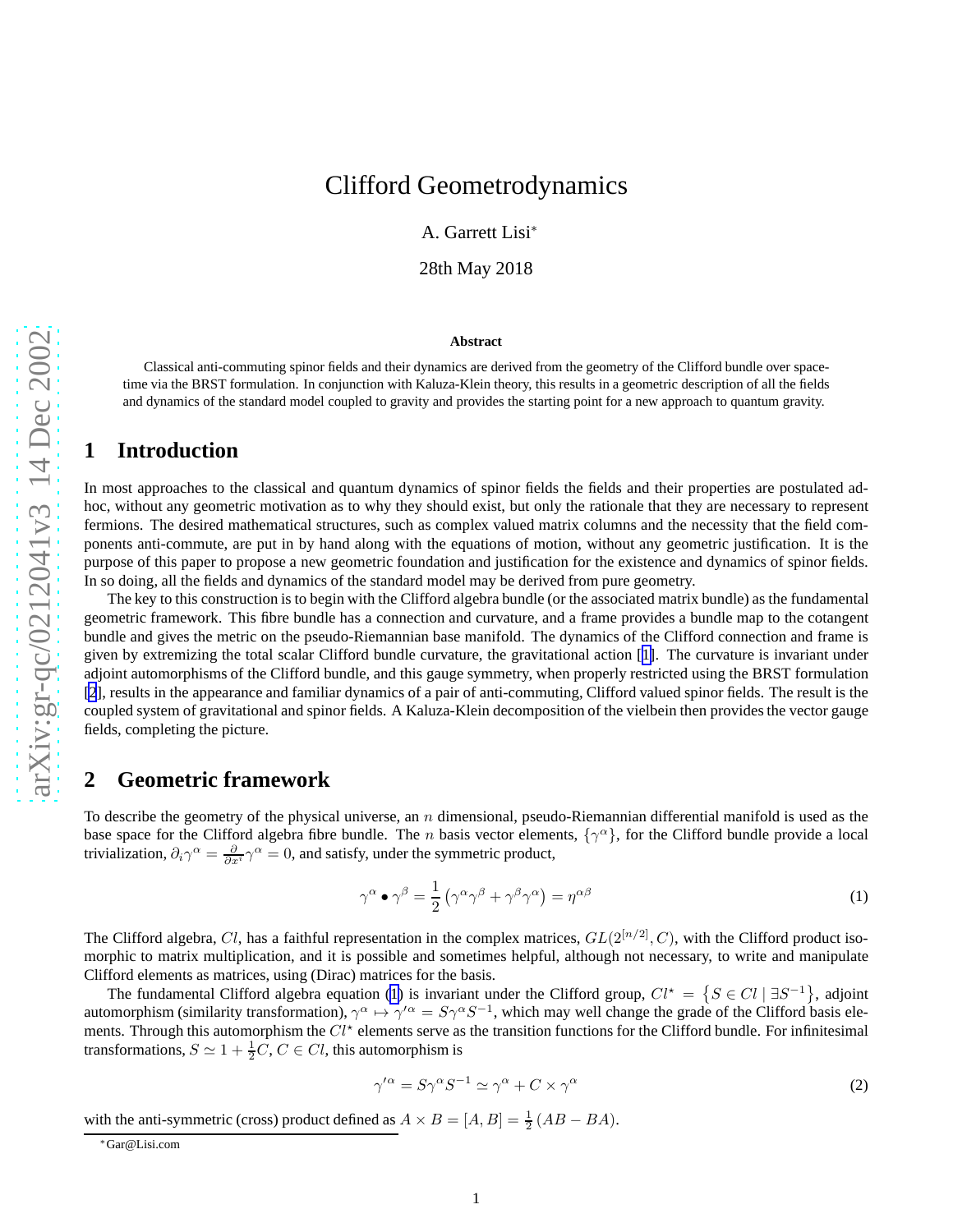<span id="page-1-0"></span>In general, the Clifford product may be written as  $AB = A \bullet B + A \times B$  and, since  $\gamma^{\alpha} \gamma^{\beta} = \eta^{\alpha \beta} + \gamma^{\alpha} \times \gamma^{\beta}$ , any Clifford element may be written out with real, anti-symmetric coefficients times anti-symmetric collections of the basis elements,

$$
C = C_s + C_{\alpha}\gamma^{\alpha} + C_{\alpha\beta} [\gamma^{\alpha}, \gamma^{\beta}] + C_{\alpha\beta\delta} [\gamma^{\alpha}, \gamma^{\beta}, \gamma^{\delta}] + ... + C_p \gamma
$$

where the anti-symmetric bracket operator is, for example,

$$
[A, B, C] = \frac{1}{3!} (ABC + BCA + CAB - ACB - CBA - BAC)
$$
  
\n
$$
C_{\alpha\beta\delta} = C_{[\alpha\beta\delta]} = \frac{1}{3!} (C_{\alpha\beta\delta} + C_{\beta\delta\alpha} + C_{\delta\alpha\beta} - C_{\alpha\delta\beta} - C_{\delta\beta\alpha} - C_{\beta\alpha\delta})
$$

Note that, since the basis elements can change grade under the adjoint automorphism, the grade of a Clifford element, except for the invariant scalar part (grade 0 part, trace), is only a meaningful concept with respect to the local specification of the basis elements. The · (dot) and ∧ (wedge) products familiar to disciples of Clifford algebra have grade dependent definitions and are therefore not used here, though they are equivalent to  $\bullet$  and  $\times$  for vector elements and useful within the context of a local vector basis.

The connection for the  $Cl$  bundle takes values in the Lie algebra of the transitions and is thus a Clifford element acting via the cross product, allowing the covariant derivative of the basis elements to be written as

$$
\nabla_i \gamma^\alpha = \Omega_i \times \gamma^\alpha
$$

giving, for any Clifford element,  $\nabla_i C = \partial_i C + \Omega_i \times C$ . Under an adjoint automorphism [\(2](#page-0-0)) this connection transforms as

$$
\Omega_i \mapsto \Omega_i' = 2S\partial_i S^{-1} + S\Omega_i S^{-1} = 2S \nabla_i S^{-1} \simeq \Omega_i - \nabla_i C \tag{3}
$$

in which the Dirac derivative operator is introduced as  $\overline{\mathbf{y}}_i = \partial_i + \frac{1}{2}\Omega_i$ .

The Clifford basis is related to the metric via the fundamental frame (frame, soldering form, bundle map),

$$
\begin{array}{rcl}\n\hat{e} & = & \gamma^{\alpha} \left( e_{\alpha} \right)^{i} \vec{\partial}_{i} = \gamma^{\alpha} \hat{e}_{\alpha} = \gamma^{i} \vec{\partial}_{i} \\
\underline{e} & = & \underline{dx}_{\gamma}^{i} \left( e^{-1}{}_{i} \right)^{\alpha} \gamma_{\alpha}\n\end{array} \tag{4}
$$

which gives the metric through the relation for the orthonormal basis (vielbein, tetrad, ONB),  $g_{ij} = (e^{-1}i)^{\alpha} \eta_{\alpha\beta} (e^{-1}j)^{\beta}$ .

#### **3 Dynamics**

The curvature of the Clifford bundle, giving the parallel transport of Clifford elements around infinitesimal loops, is the Cl valued 2-form,

$$
\frac{R}{\stackrel{\rightarrow}{\rightarrow}} = \frac{dx^i}{\stackrel{d}{\rightarrow}} \frac{dx^j}{\stackrel{1}{\rightarrow}} R_{ij} = \frac{A}{\stackrel{\sim}{\rightarrow}} \frac{\Omega}{\stackrel{\sim}{\rightarrow}} + \frac{1}{2} \frac{\Omega}{\stackrel{\sim}{\rightarrow}} \times \frac{\Omega}{\stackrel{\sim}{\rightarrow}} = \frac{A}{\stackrel{\sim}{\rightarrow}} \frac{\Omega}{\stackrel{\sim}{\rightarrow}} + \frac{1}{2} \frac{\Omega}{\stackrel{\sim}{\rightarrow}} \frac{\stackrel{\sim}{\rightarrow}} \frac{\Omega}{\stackrel{\sim}{\rightarrow}} = \frac{\cancel{V}}{\stackrel{\sim}{\rightarrow}} \frac{\Omega}{\stackrel{\sim}{\rightarrow}} \tag{5}
$$

The scalar curvature of the Clifford bundle may be defined, using the frame (4), as

$$
R = \left\langle \underset{\longrightarrow}{R} \hat{e} \hat{e} \right\rangle = \left\langle R_{ij} \left( e_{\alpha} \right)^{i} \left( e_{\beta} \right)^{j} \gamma^{\alpha} \gamma^{\beta} \right\rangle \tag{6}
$$

with  $\langle A \rangle$  giving the scalar part (trace) of a Clifford element.

The action for the Clifford bundle is

$$
S = \int \underline{d}^n \underline{x} \left| e \right| R = \int \underline{d}^n \underline{x} \left| e \right| \left\langle 2 \left( \partial_i \Omega_j + \frac{1}{2} \Omega_i \Omega_j \right) \left( e_\alpha \right)^i \left( e_\beta \right)^j \left( \gamma^\alpha \times \gamma^\beta \right) \right\rangle \tag{7}
$$

with volume scale  $|e| = \det (e^{-1}i)^{\alpha}$ . Varying the vielbein and requiring the variation of this action to vanish gives Einstein's equation,

$$
0 = G_i^{\alpha} = \left\langle \left( \partial_{[i} \Omega_{j]} + \frac{1}{2} \Omega_{[i} \Omega_{j]} \right) (e_{\beta})^j (\gamma^{\alpha} \times \gamma^{\beta}) \right\rangle + \frac{1}{2} (e^{-1}{}_{i})^{\alpha} R
$$

and varying the Clifford connection gives a relationship with derivatives of the vielbein

$$
\left[\partial_i\left|e\right|(e_\alpha)^i\left(e_\beta\right)^j\right]\left(\gamma^\alpha\times\gamma^\beta\right)=\left|e\right|\left(e_\alpha\right)^i\left(e_\beta\right)^j\left(\gamma^\alpha\times\gamma^\beta\right)\times\Omega_i
$$

which holds if and only if the Clifford connection is equal to the torsionless spin connection bivector,

 $\Omega_i = \Omega_{i\alpha\beta} \left[ \gamma^\alpha, \gamma^\beta \right] \ \ , \ \ \Omega_{i\alpha\beta} = \omega_{i\alpha\beta}$ 

satisfying Cartan's structure equation,  $\underline{d} \underline{e}^{\alpha} = \underline{\omega}_{\beta}{}^{\alpha} \underline{e}^{\beta}$ , equivalent to  $\partial_{[i} (e^{-1}{}_{j]})^{\alpha} = \omega_{[i}{}_{\beta}{}^{\alpha} (e^{-1}{}_{j]})^{\beta}$ .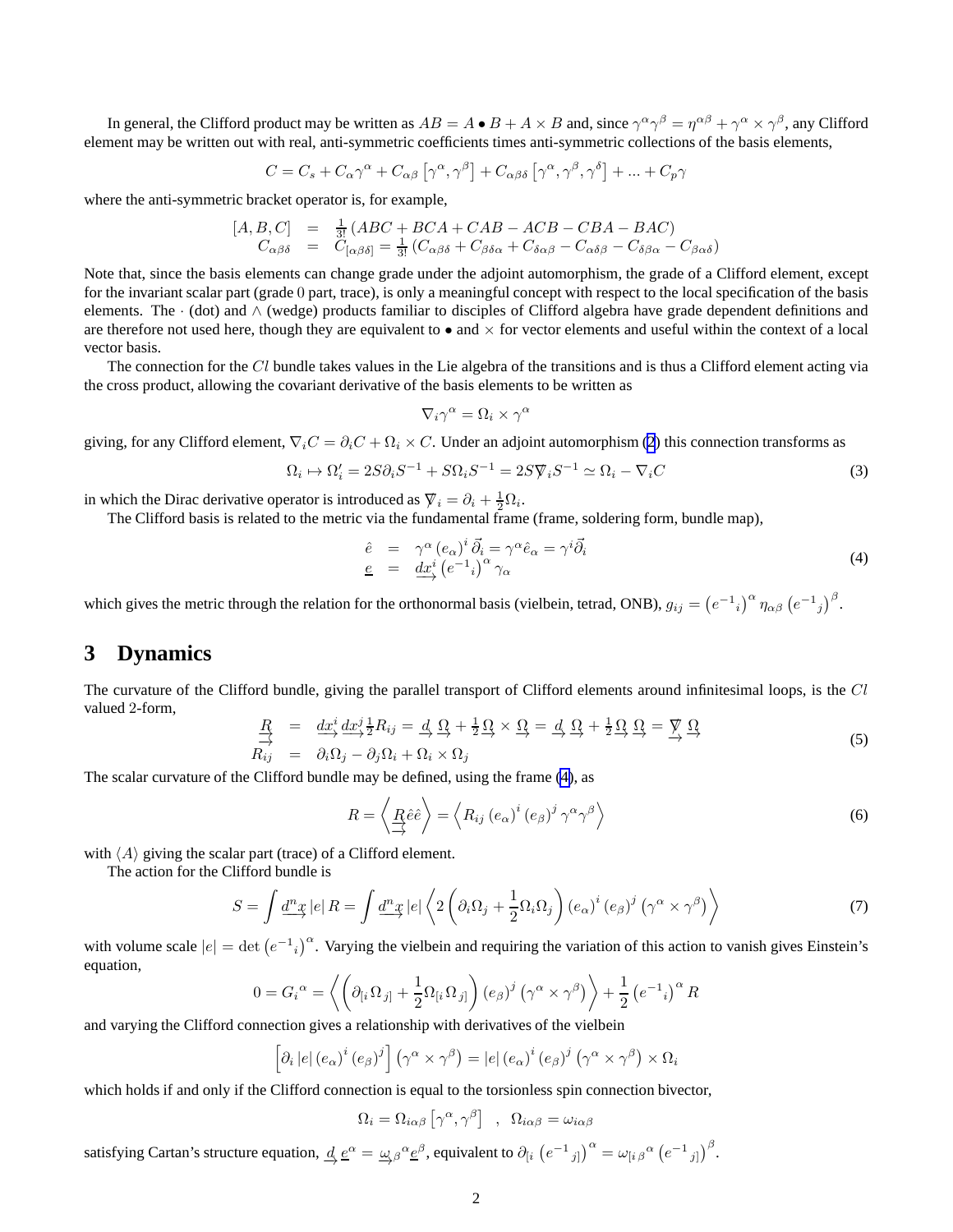#### <span id="page-2-0"></span>**4 BRST**

The curvature scalar, and thus the action [\(7](#page-1-0)), is invariant under adjoint automorphisms of the frame,

$$
\begin{array}{rcl}\n\hat{e} & \mapsto & \hat{e'} = S\hat{e}S^{-1} \simeq \hat{e} + C \times \hat{e} \\
\Omega & \mapsto & \Omega' = 2S \underset{\rightarrow}{\nabla} S^{-1} \simeq \Omega \xrightarrow{\nabla} C \xrightarrow{\Rightarrow} R \mapsto R' = R\n\end{array}
$$

Via the BRST formulation, new "gauge ghost" fields, with real, anti-commuting coefficients (Grassmann number 1, satisfying  $ab = -ba$  and  $(ab)^* = -b^*a^* = -ba$ , are introduced to properly restrict and account for this symmetry. The new variables are the anti-commuting Cl element fields,  $\{C, B\}$ , which have real coefficients with Grassmann number 1, and another ghost field, A, with Grassmann number 0. The infinitesimal BRST transformation corresponding to the Clifford group adjoint operation is

$$
\delta_{\Lambda}\hat{e} = C \times \hat{e} = \frac{1}{2}C\hat{e} - \frac{1}{2}\hat{e}C \n\delta_{\Lambda}\Omega = -\nabla_{\Lambda}C = -dx_{\lambda}^{i} \left(\partial_{i}C + \frac{1}{2}\Omega_{i}C - \frac{1}{2}C\Omega_{i}\right) \n\delta_{\Lambda}C = \frac{1}{2}C \times C = \frac{1}{2}CC \n\delta_{\Lambda}B = iA \n\delta_{\Lambda}A = 0
$$

The nilpotence of the BRST operator,  $\delta_{\Lambda}\delta_{\Lambda} = 0$ , which has Grassmann number 1, is confirmed by calculation,

$$
\begin{array}{rcl}\n\delta_{\Lambda}\delta_{\Lambda}\hat{e} &=& \frac{1}{2}\left[\frac{1}{2}CC\right]\hat{e} - \frac{1}{2}C\left[\frac{1}{2}C\hat{e} - \frac{1}{2}\hat{e}C\right] - \frac{1}{2}\left[\frac{1}{2}C\hat{e} - \frac{1}{2}\hat{e}C\right]C - \frac{1}{2}\hat{e}\left[\frac{1}{2}CC\right] = 0 \\
\delta_{\Lambda}\delta_{\Lambda}\Omega &=& -dx_{\chi}^{i}\left(\partial_{i}\left[\frac{1}{2}CC\right] - \frac{1}{2}\left[\partial_{i}C + \Omega_{i} \times C\right]C + \frac{1}{2}\Omega_{i}\left[\frac{1}{2}CC\right] - \frac{1}{2}\left[\frac{1}{2}CC\right]\Omega_{i} - \frac{1}{2}C\left[\partial_{i}C + \Omega_{i} \times C\right]\right) = 0 \\
\delta_{\Lambda}\delta_{\Lambda}\hat{C} &=& \frac{1}{2}\left[\frac{1}{2}CC\right]C - \frac{1}{2}C\left[\frac{1}{2}CC\right] = 0\n\end{array}
$$

The dynamics of the gauge and ghost degrees of freedom are determined by the choice of a BRST potential; a good choice is

$$
\Psi = \int \underline{d}^n \underline{x} \left| e \right| \left\langle B \hat{e} \underline{\Omega} \right\rangle
$$

which gives the new action,

$$
S' = S - i\delta_{\Lambda}\Psi = \int \underline{d}^{n}\underline{x} |e| \left\{ R \left[ \hat{e}, \underline{\Omega} \right] + \left\langle A\hat{e}\underline{\Omega} \right\rangle - i \left\langle B \left[ \gamma^{\alpha} \left( e_{\alpha} \right)^{i} \partial_{i}C + \left( \hat{e}\underline{\Omega} \right) \times C \right] \right\rangle \right\}
$$

The ghost field A appears in this action as a Lagrange multiplier, constraining the connection to satisfy  $\hat{e}^0 \underline{Q}' = 0$ . With this restricted connection the effective action for the remaining fields,  $\left\{\hat{e},\underline{\Omega'_{\!\cdot}},C,B\right\}$ , is

$$
S_{eff} = \int \underline{d^n x} |e| \left\{ R \left[ \hat{e}, \underline{\Omega'} \right] - i \left\langle B \gamma^{\alpha} \left( e_{\alpha} \right)^{i} \partial_i C \right\rangle \right\}
$$
 (8)

an Einstein-Weyl-like action for anti-commuting spinor field, anti-field, vielbein, and restricted connection. Note that the constraint on the connection, a result of the choice of BRST potential, insures that the connection vanishes from the Dirac operator.

The equations of motion from the new action, S', or, after removing A and restricting to  $\Omega'_i$ , from  $S_{eff}$ , are

$$
G_i^{\prime \alpha} = \frac{i}{2} \langle B \gamma^{\alpha} \partial_i C \rangle - \frac{i}{2} \left( e^{-1}{}_{i} \right)^{\alpha} \left\langle B \gamma^{\beta} \left( e_{\beta} \right)^{j} \partial_j C \right\rangle = T_i^{\alpha}
$$
  
\n
$$
A = -2 \frac{(n-2)}{(n-1)} |e| \omega^{\beta}{}_{\alpha\beta} \gamma^{\alpha} - 4 |e| \omega_{[\alpha\beta\delta]} [\gamma^{\alpha}, \gamma^{\beta}, \gamma^{\delta}]
$$
  
\n
$$
\Omega_{\delta}^{\prime} = (e_{\delta})^i \Omega_i^{\prime} = \Omega_{\delta\alpha\beta}^{\prime} [\gamma^{\alpha}, \gamma^{\beta}]
$$
  
\n
$$
\Omega_{\delta\alpha\beta}^{\prime} = \omega_{\delta\alpha\beta} - \omega_{[\delta\alpha\beta]} + \frac{2}{(n-1)} \eta_{\delta[\alpha} \omega^{\gamma}{}_{\beta] \gamma}
$$
  
\n
$$
0 = \gamma^{\alpha} \partial_i |e| B (e_{\alpha})^i
$$
  
\n
$$
0 = \gamma^{\alpha} (e_{\alpha})^i \partial_i C
$$

The restricted connection, satisfying  $\gamma^{\alpha}\Omega'_{\alpha} = 0$ , is hence a Clifford bivector with gauge degrees of freedom removed–the coefficients constrained to have vanishing trace  $\Omega'$  $\delta_{\alpha}$   $\delta$  = 0 and vanishing fully anti-symmetric part  $\Omega'_{\delta \alpha \beta}$  = 0. Note that if one begins with an arbitrary connection, the restricted connection may be obtained by applying an adjoint transformation ([3\)](#page-1-0) with an S such that  $0 = \hat{e}^{\prime} \Omega'$ .  $\Omega' = 2S\gamma^{\alpha} (e_{\alpha})^i \nabla_i S^{-1}$ –so the geometric interpretation of a solution to the curved spacetime Weyl equation is that it provides a transformation to a restricted connection. The BRST formulation balances the gauge restriction